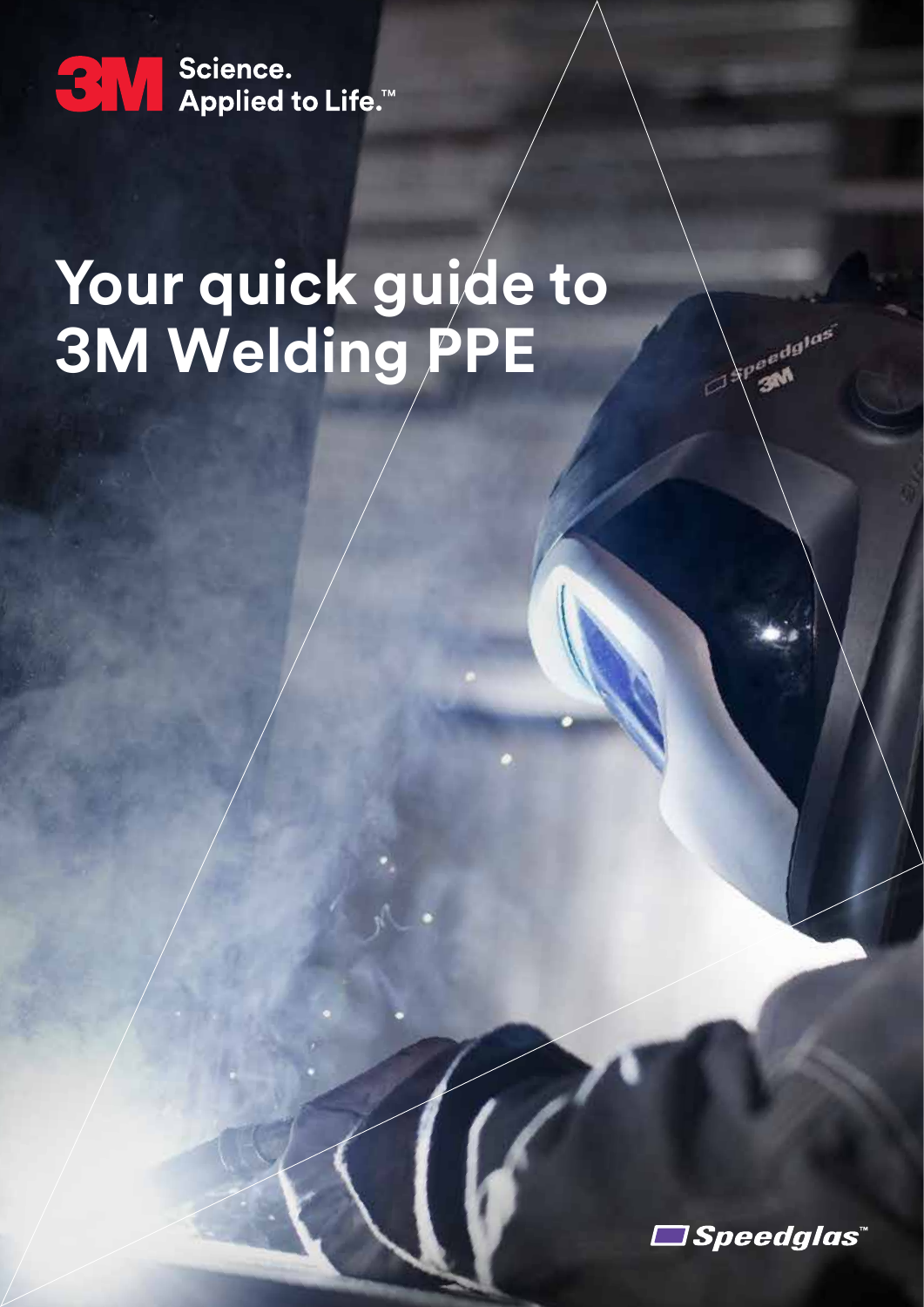Our society is becoming ever more healthconscious as science becomes better able to explain the cause-and-effect of diseases and ailments.

Conditions that used to be considered as acceptable are now being questioned by many welders. Welding supervisors need to seriously review the work environment and ask themselves: "Will my shop attract and keep the best welders?

And welders need to ask themselves: "How can I protect my health?"

In general it is the responsibility of the employer to identify any hazard that are to be found in the working environment and to provide the workers with adequate protection.

## **You're right to be protected**

## **Speedglas online**

**Direct access to knowledge, via your computer, laptop or mobile:**

### **www.3M.com**

Access our latest news, learn more about welding safety and explore the online product catalogue:

- Quick product search
- Compare products
- Download information



Use your smartphone or tablet to explore the new Speedglas product guide **app.speedglas.com**

- Product overview
- Sort by feature
- Selection guide, etc.

Each welding job is different and this guide is to be seen as a summary of the welding protective equipment from 3M.

Comprehensive information about regulations and ligislation, limits etc. is often specific to each country. The choice of protective equipment is often made after consultation between employers and users.

Always contact your safety engineer, company health representative or other experts if there are any doubts or unclear points regarding safety of working environment or choice of product.

## **As a welder, you have one of the most**  dangerous jobs in the world…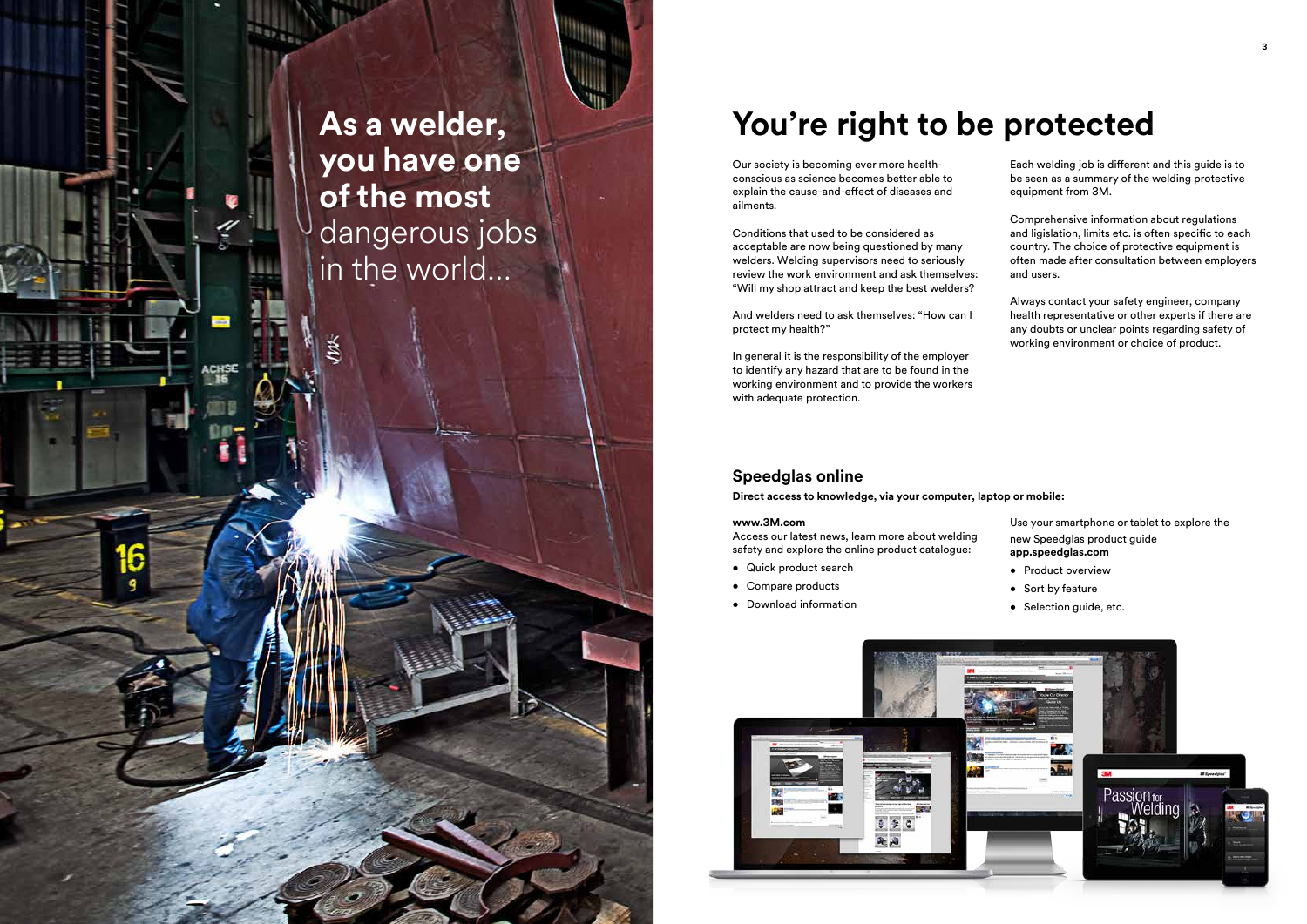| <b>Welding helmet features</b>                                                                                                                                                    | 9100                                                  | 9100-Air                                              | 9100-QR                                                   | 9100 FX                                               | <b>9100 FX-Air</b>                                    | 9100 MP                                               | 9100 MP-Lite                                          | <b>9002NC</b>                                         | <b>SL</b>                                         | 100                                                   | <b>100-QR</b>                                           |
|-----------------------------------------------------------------------------------------------------------------------------------------------------------------------------------|-------------------------------------------------------|-------------------------------------------------------|-----------------------------------------------------------|-------------------------------------------------------|-------------------------------------------------------|-------------------------------------------------------|-------------------------------------------------------|-------------------------------------------------------|---------------------------------------------------|-------------------------------------------------------|---------------------------------------------------------|
| <b>Eye and Face Protection</b>                                                                                                                                                    | EN 175:B,<br>EN 379,<br><b>EN 166:BT</b>              | EN 175:B,<br>EN 379,<br><b>EN 166:BT</b>              | EN 175:B,<br>EN 379,<br><b>EN 166:BT</b>                  | EN 175:B,<br>EN 379,<br><b>EN 166:BT</b>              | EN 175:B,<br>EN 379,<br><b>EN 166:BT</b>              | EN 175:B,<br>EN 379,<br><b>EN 166:BT</b>              | EN 175:B,<br>EN 379,<br>EN 166:BT                     | EN 175:B,<br>EN 379,<br><b>EN 166:BT</b>              | <b>EN 175:F</b><br>EN 379,<br><b>EN 166:FT</b>    | EN 175:B,<br>EN 379,<br><b>EN 166:BT</b>              | EN 175:B,<br>EN 379,<br><b>EN 166:BT</b>                |
| <b>Head protection</b>                                                                                                                                                            | N/A                                                   | N/A                                                   | EN 397*                                                   | EN 397**                                              | N/A                                                   | EN 397                                                | <b>EN 812</b>                                         | N/A                                                   | N/A                                               | N/A                                                   | EN 397*                                                 |
| <b>Respiratory protection</b><br>(further details on page 8-9)                                                                                                                    | Disposable or<br>resusable respirator                 | Powered or<br>supplied air                            | Disposable or<br>resusable respirator                     | Disposable or<br>resusable respirator                 | Powered or<br>supplied air                            | Powered or<br>supplied air                            | Powered or<br>supplied air                            | Disposable or<br>resusable respirator                 | Disposable or<br>resusable respirator             | Disposable or<br>resusable respirator                 | Disposable or<br>resusable respirator                   |
| <b>Hearing protection options</b><br>(further details on page 12)                                                                                                                 | YES                                                   | YES                                                   | YES                                                       | YES                                                   | YES                                                   | YES                                                   | <b>YES</b>                                            | <b>YES</b>                                            | YES                                               | YES                                                   | YES                                                     |
| 1 Exhaust vents                                                                                                                                                                   | YES                                                   | N/A                                                   | YES                                                       | YES                                                   | N/A                                                   | N/A                                                   | N/A                                                   | <b>YES</b>                                            | <b>NO</b>                                         | <b>NO</b>                                             | <b>NO</b>                                               |
| 2 Side windows                                                                                                                                                                    | Optional                                              | YES                                                   | YES                                                       | YES                                                   | YES                                                   | YES                                                   | YES                                                   | <b>NO</b>                                             | <b>NO</b>                                         | <b>NO</b>                                             | <b>NO</b>                                               |
| 3 High-comfort headband                                                                                                                                                           | <b>YES</b>                                            | <b>YES</b>                                            | N/A                                                       | YES                                                   | YES                                                   | N/A                                                   | N/A                                                   | <b>YES</b>                                            | YES                                               | <b>YES</b>                                            | N/A                                                     |
| 4 Flip-up with clear visor                                                                                                                                                        | <b>NO</b>                                             | <b>NO</b>                                             | <b>NO</b>                                                 | YES                                                   | YES                                                   | YES                                                   | YES                                                   | <b>NO</b>                                             | <b>NO</b>                                         | <b>NO</b>                                             | <b>NO</b>                                               |
| Part No additional coverage:<br>Flame-retardant head cover<br>Reflective helmet cover<br>Flame-retardant neck protection<br>Flame-retardant hood<br>Ear and neck cover in leather | #169005<br><b>NO</b><br>#169010<br>#169100<br>#164005 | #169005<br><b>NO</b><br>#169010<br>#169100<br>#164005 | <b>NO</b><br><b>NO</b><br><b>NO</b><br>#169100<br>#164005 | #169007<br><b>NO</b><br>#169010<br>#169100<br>#164005 | #169007<br><b>NO</b><br>#169010<br>#169100<br>#164005 | <b>NO</b><br>#169014<br>#169015<br>#169100<br>#164005 | <b>NO</b><br>#169014<br>#169015<br>#169100<br>#164005 | #164009<br><b>NO</b><br>#169001<br>#169100<br>#164005 | NO.<br><b>NO</b><br>#169001<br>#169100<br>#164005 | #164009<br><b>NO</b><br>#169001<br>#169100<br>#164005 | <b>NO</b><br><b>NO</b><br>#169001<br>#169100<br>#164005 |
| <b>Welding filter options</b><br>(further details on page 6)                                                                                                                      | ADF: 9100V, 9100X,<br>9100XX, 9100XXi<br>Passive      | ADF: 9100V, 9100X,<br>9100XX, 9100XXi<br>Passive      | ADF: 9100V, 9100X,<br>9100XX, 9100XXi<br>Passive          | ADF: 9100V, 9100X,<br>9100XX, 9100XXi<br>Passive      | ADF: 9100V, 9100X,<br>9100XX, 9100XXi<br>Passive      | ADF: 9100V, 9100X,<br>9100XX, 9100XXi<br>Passive      | ADF: 9100V, 9100X,<br>9100XX, 9100XXi<br>Passive      | ADF: 9002NC                                           | ADF: SL                                           | ADF: 100S-10,<br>100S-11, 100-V<br>Passive            | ADF: 100S-10,<br>100S-11, 100-V<br>Passive              |



**4** Big, curved 17 × 10 cm clear protective visor, increasing your peripherial vision.





 \* with 3M™ Safety Helmet H-701. \*\* with 3M™ Safety Helmet G-3001 (adapter #197136 is needed).



## **Choose your 3M™ Speedglas™ Welding Helmet**



**1** Exahaust vents exhaled air is channeled out via side exhaust vents.

**2** Side windows  shade 5 filters that widen your field of vision.



**3** Adjustable high-comfort headband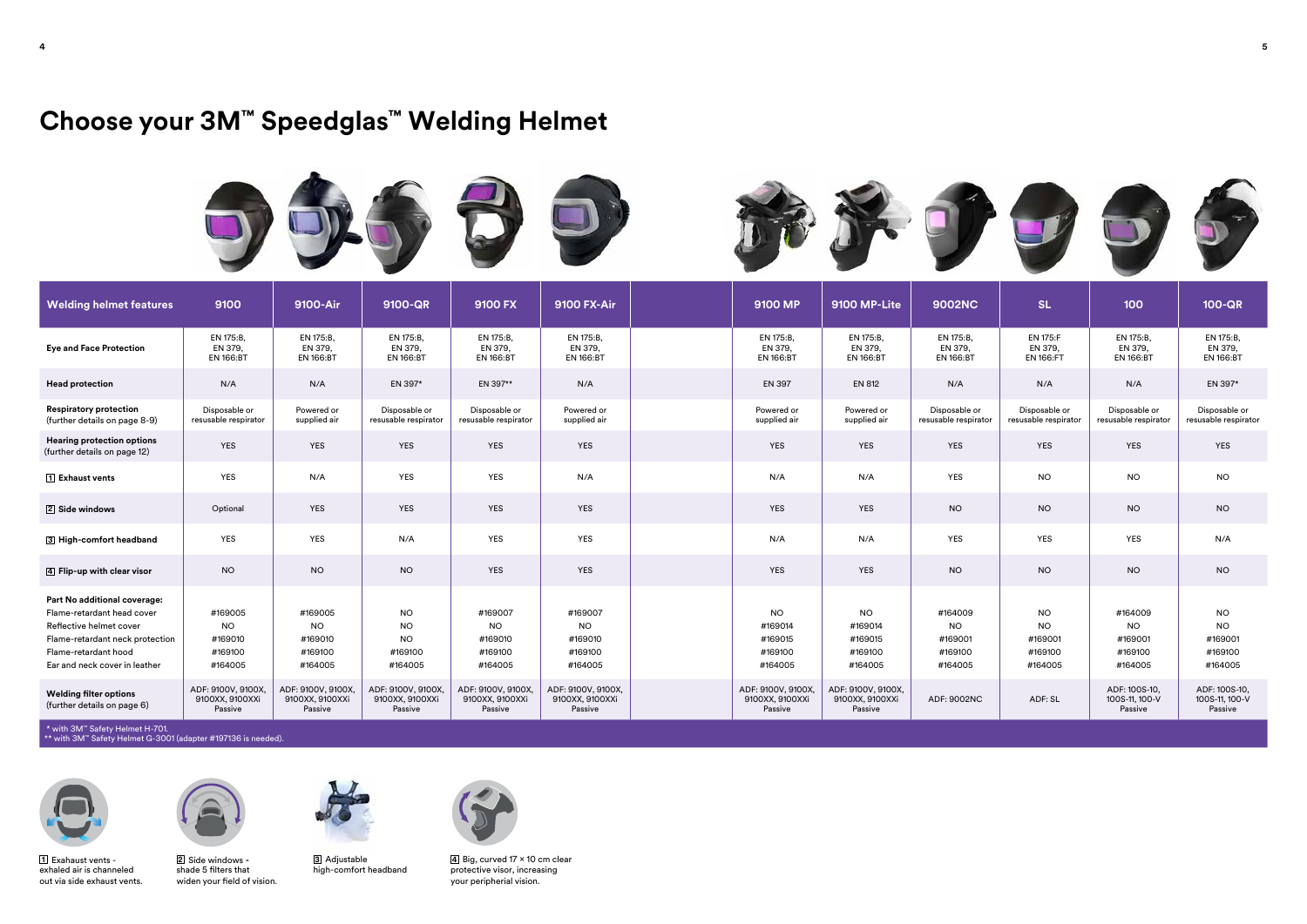## **Select 3M™ Speedglas™ Welding Filter**

Before you select welding filter, ask yourself:

- How will I use my welding filter?
- Do I occasionally change welding process/shade no?

## **General guide to respiratory protection**

There are a few parameters that affects the performance of an auto-darkening filter like type of welding machine, working environments etc. The table below is a general guide to all our various models due to detector function and based solely on welding applications.

All welding fumes contain gas and/or particles and 3M offers a wide range of personal respiratory protection, providing unequalled comfort and protection in the toughest conditions.

The type of respirator you may need depends partly on **what type of pollution** you are exposed to, and also to **your working environment** and the **welding method** you use.

### **How to use this guide:**

The concentration levels of the pollutants are affected by the ventilation conditions in the workplace.

Choose the appropriate description of the working environment to determine the most suitable type of respiratory protection\*.

| Best*                                                                                                                                                                                                                                                                        | Better*    |             |       | Good*                |                 | Not Recommended*     |                         |            |  |
|------------------------------------------------------------------------------------------------------------------------------------------------------------------------------------------------------------------------------------------------------------------------------|------------|-------------|-------|----------------------|-----------------|----------------------|-------------------------|------------|--|
| <b>Specification</b>                                                                                                                                                                                                                                                         | 9100XXi    | 9100XX      |       | 9100X                | 9100V           | <b>SL</b>            | <b>100V</b>             | 9002NC     |  |
| <b>MMAW</b> (electrode)                                                                                                                                                                                                                                                      |            |             |       |                      |                 |                      |                         |            |  |
| <b>MIG/MAG</b>                                                                                                                                                                                                                                                               |            |             |       |                      |                 |                      |                         |            |  |
| <b>TIG (&gt;20A)</b>                                                                                                                                                                                                                                                         |            |             |       |                      |                 |                      |                         |            |  |
| <b>TIG (1A-20A)</b>                                                                                                                                                                                                                                                          |            |             |       |                      |                 |                      |                         |            |  |
| Plasma (welding and cutting)                                                                                                                                                                                                                                                 |            |             |       |                      |                 |                      |                         |            |  |
| <b>Risk for hidden arc</b>                                                                                                                                                                                                                                                   |            |             |       |                      |                 |                      |                         |            |  |
| <b>Tack welding</b>                                                                                                                                                                                                                                                          |            |             |       |                      |                 |                      |                         |            |  |
| Grinding                                                                                                                                                                                                                                                                     |            |             |       |                      |                 |                      |                         |            |  |
| Viewing area                                                                                                                                                                                                                                                                 |            | 73×107 mm   |       | 54×107 mm            | 45×93 mm        | 42×93 mm<br>44×93 mm |                         | 55×107 mm  |  |
| <b>Battery lifetime</b>                                                                                                                                                                                                                                                      | 1800 hours | 2 000 hours |       | 2 500 hours          | 2 800 hours     | <b>1500 hours</b>    |                         | 2000 hours |  |
| Solar cell                                                                                                                                                                                                                                                                   |            | No          |       |                      | Yes             | No                   |                         | No         |  |
| Classification                                                                                                                                                                                                                                                               |            |             | 1/1/1 |                      |                 | 1/1/1                | 1/2/2                   | 1/1/1      |  |
| Dark state                                                                                                                                                                                                                                                                   |            |             |       | Shade 5, 8, 9-13     |                 | Shade 8-12           |                         |            |  |
| <b>Light state</b>                                                                                                                                                                                                                                                           |            |             |       |                      | Shade 3         |                      |                         |            |  |
| <b>UV/IR Protection</b>                                                                                                                                                                                                                                                      |            |             |       | Shade 13 (permanent) |                 |                      | Shade 12 (permanent)    |            |  |
| Auto ON                                                                                                                                                                                                                                                                      | Yes        |             |       | No                   |                 | Yes                  |                         | No         |  |
| Sensitivity of arc<br>switching time, light -dark                                                                                                                                                                                                                            |            |             |       |                      | 0,1 ms (+23° C) |                      |                         |            |  |
| Memory mode                                                                                                                                                                                                                                                                  | Yes        |             |       |                      | No              |                      |                         |            |  |
| Delay switching time, dark-light                                                                                                                                                                                                                                             | 40-800 ms  |             |       | 40-1300 ms           |                 |                      | 60-250 ms $ $ 40-250 ms | 60-400 ms  |  |
| Number of sensors (arc detection)                                                                                                                                                                                                                                            |            |             | 3     |                      |                 |                      | $\overline{2}$          |            |  |
| Approval (welding filter)                                                                                                                                                                                                                                                    |            |             |       |                      | <b>EN 379</b>   |                      |                         |            |  |
| 3M™ Speedglas™<br><b>Natural Colour Technology</b>                                                                                                                                                                                                                           | Yes        | No          |       |                      |                 |                      | Yes                     |            |  |
| * The ratings (good - better - best) above refer to the products listed in this chart and should be seen as general recommendations based on<br>differences in product comfort features and configuration options when using these selected Speedglas welding helmet series. |            |             |       |                      |                 |                      |                         |            |  |

|                                               |                              | Ventilation conditions of your working environment |                               |                         |                                     |  |  |
|-----------------------------------------------|------------------------------|----------------------------------------------------|-------------------------------|-------------------------|-------------------------------------|--|--|
| <b>Material to be welded</b>                  | <b>Welding method</b>        | Good<br>environment,<br>with forced<br>ventilation | <b>Limited</b><br>ventilation | <b>Restricted space</b> | <b>Classified as</b><br><b>IDLH</b> |  |  |
|                                               | <b>MIG</b>                   | $\boxed{\mathsf{P}}$                               | $P + A B E$                   | $\vert$ S $\vert$       | Powered and<br>supplied air         |  |  |
| Aluminium                                     | <b>TIG</b>                   | $\blacksquare$                                     | $P + A B E$                   | $\overline{s}$          | respirators must<br>never be used   |  |  |
|                                               | <b>STICK WELDING</b>         | $\boxed{\mathsf{P}}$                               | $P + A B E$                   | $\boxed{\mathbf{S}}$    | in atmospheres                      |  |  |
| Stainless steel                               | <b>MIG</b>                   | $\boxed{\mathbf{P}}$                               | $P + ABE$                     | $\boxed{\mathbf{S}}$    | Immediately<br>Dangerous to Life    |  |  |
|                                               | <b>TIG</b>                   | $\boxed{P}$                                        | $P + A B E$                   | $\boxed{\mathbf{S}}$    | or Health (IDLH).<br>Always consult |  |  |
|                                               | <b>STICK WELDING</b>         | $\boxed{P}$                                        | $P + A B E$                   | $\sqrt{S}$              | your Safety<br>Engineer.            |  |  |
|                                               | PLASMA (Welding and Cutting) | $\boxed{P}$                                        | $P + A B E / S$               | $\sqrt{s}$              |                                     |  |  |
|                                               | MIG/MAG                      | $\boxed{\mathbf{P}}$                               | $\boxed{\mathbf{P}}$          | $\boxed{\mathbf{S}}$    |                                     |  |  |
| Steel not coated or painted                   | <b>STICK WELDING</b>         | $\boxed{\mathsf{P}}$                               | $\boxed{\mathbf{P}}$          | $\vert S \vert$         |                                     |  |  |
|                                               | PLASMA (Welding and Cutting) | $\mathbf{P}$                                       | P/S                           | $\boxed{\mathbf{S}}$    |                                     |  |  |
|                                               | MIG/MAG                      | $\boxed{\mathsf{P}}$                               | $\boxed{P}$                   | $\sqrt{s}$              |                                     |  |  |
| Steel painted<br>(lead based paints)          | <b>STICK WELDING</b>         | $\boxed{\mathbf{P}}$                               | $\boxed{\mathbf{P}}$          | $\boxed{\mathbf{S}}$    |                                     |  |  |
|                                               | PLASMA (Welding and Cutting) | $\boxed{P}$                                        | P/I                           | $\boxed{\mathbf{S}}$    |                                     |  |  |
|                                               | MIG/MAG                      | $\boxed{\mathsf{P}}$                               | $\boxed{\mathbf{P}}$          | $\boxed{\mathbf{S}}$    |                                     |  |  |
| Steel galvanised                              | <b>STICK WELDING</b>         | $\boxed{\mathsf{P}}$                               | $\boxed{\mathbf{P}}$          | $\vert$ S $\vert$       |                                     |  |  |
|                                               | PLASMA (Welding and Cutting) | $\boxed{\mathsf{P}}$                               | P/S                           | $\overline{\mathbf{s}}$ |                                     |  |  |
| Steel coated with                             | MIG/MAG                      | $\boxed{\mathbf{S}}$                               | $\boxed{S}$                   | $\vert S \vert$         |                                     |  |  |
| 2-component<br>paints or insulated with       | <b>STICK WELDING</b>         | $\boxed{\mathbf{S}}$                               | $\boxed{S}$                   | $\boxed{\mathbf{S}}$    |                                     |  |  |
| 2-part polyurethanes<br>(risk of isocyanates) | PLASMA (Welding and Cutting) | $\sqrt{S}$                                         | $\boxed{S}$                   | $\boxed{\mathbf{S}}$    |                                     |  |  |
|                                               | <b>MIG</b>                   | $\overline{s}$                                     | $\vert s \vert$               | $\vert s \vert$         |                                     |  |  |
| Material cleaned with                         | <b>TIG</b>                   | $\boxed{\mathsf{S}}$                               | $\sqrt{s}$                    | $\boxed{\mathsf{S}}$    |                                     |  |  |
| trichloroethylene                             | <b>STICK WELDING</b>         | $\overline{\mathbf{s}}$                            | $\overline{\mathbf{s}}$       | $\overline{\mathbf{s}}$ |                                     |  |  |
|                                               | PLASMA (Welding and Cutting) | $\vert s \vert$                                    | $\overline{\mathbf{s}}$       | $\vert$ S               |                                     |  |  |

focus on the most appropriate respirators in the 3M range for particular applications. It should not be used as the only means of selecting a respirator. Details regarding performance and limitations are setout on the respirator packaging and user instructions.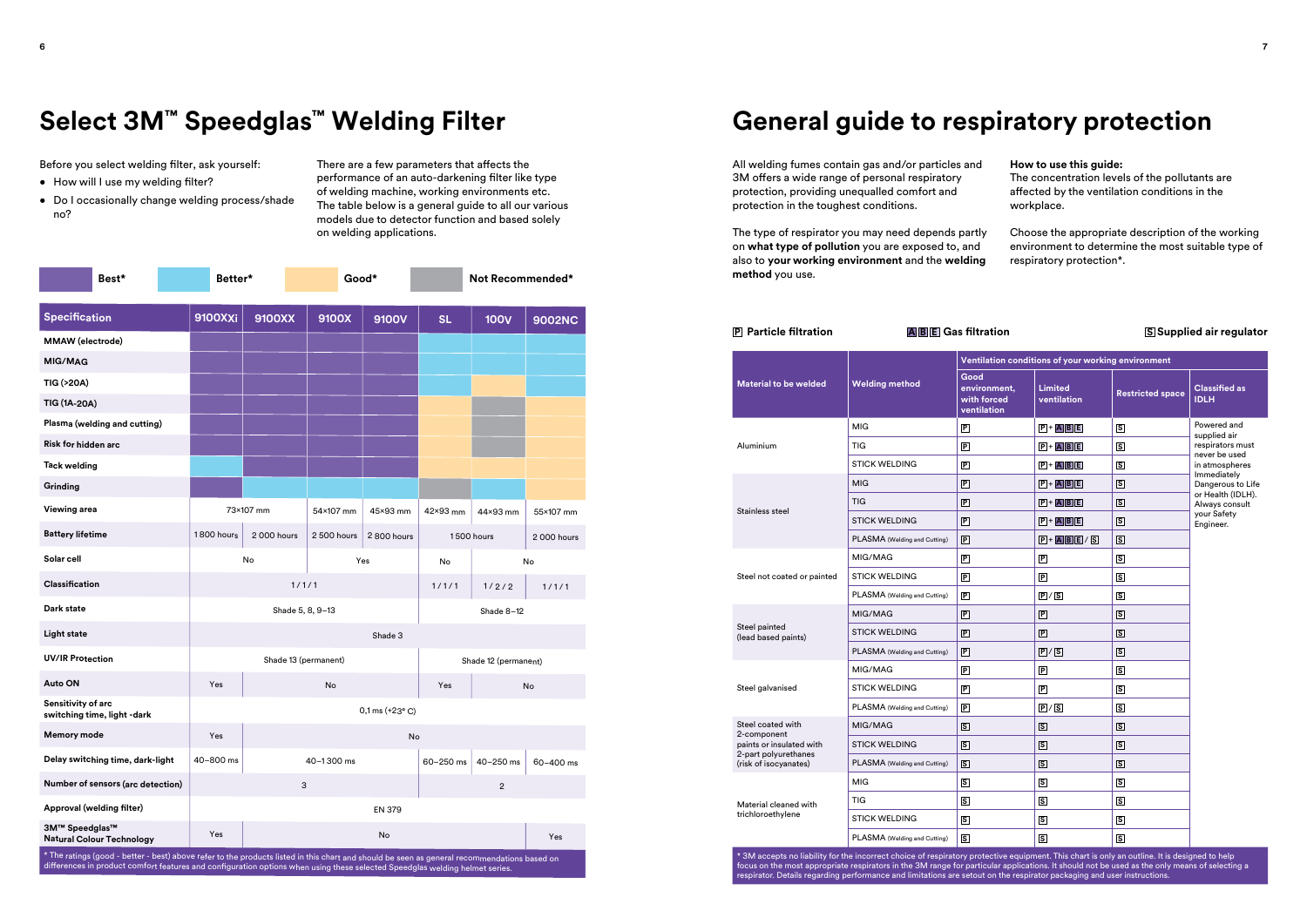

## **Select the right respirator!**

The choice of respirator and filter type depends on your particular working environment and individual requirements. 3M is available to support you in the correct selection, training and proper usage of these products.

3M offer a wide range of personal respiratory protection, this is a general guide based on typical welding applications. To get the full picture of all 3M respiratory protection please visit **www.3M.com/PPEsafety**





| <b>3M™ Reusable</b><br><b>Respirators</b> | 4255                                                                                                      | 4277                                                                                            | 6500*                                                                                | 7500*                                                                                |  |
|-------------------------------------------|-----------------------------------------------------------------------------------------------------------|-------------------------------------------------------------------------------------------------|--------------------------------------------------------------------------------------|--------------------------------------------------------------------------------------|--|
| Maintenance-free                          | Yes                                                                                                       | Yes                                                                                             | No                                                                                   | No                                                                                   |  |
| Performance level                         | Organic Vapour, Particles                                                                                 | Organic Vapour, Inorganic<br>Vapours, Acid Gas,<br><b>Particles</b>                             | Particles P2 (Filter 2128)<br>Particles P3 (Filter 2138)                             | Particles P2 (Filter 2128)<br>Particles P3 (Filter 2138)                             |  |
| Nuisance level odours                     | 10 x OEL or 1000 ppm<br>10 x OEL or 5000 ppm<br>(whichever is lower)<br>(whichever is lower)              |                                                                                                 | <b>Below OEL</b>                                                                     | <b>Below OEL</b>                                                                     |  |
| <b>NPF</b>                                | 10 x OEL for Ozone<br>50 x OEL for Particles                                                              | 10 x OEL for Ozone<br>50 x OEL for Particles                                                    | 10 x OEL for Ozone<br>12 x OEL for Particles (P2 R)<br>50 x OEL for Particles (P3 R) | 10 x OEL for Ozone<br>12 x OEL for Particles (P2 R)<br>50 x OEL for Particles (P3 R) |  |
| 3M™ Cool Flow Valve                       | No                                                                                                        | No                                                                                              | Yes                                                                                  | Yes                                                                                  |  |
| Face piece material                       |                                                                                                           | Soft, non-allergic material with textured face seal                                             | Resilient silicone                                                                   | Soft silicone                                                                        |  |
| Approval                                  | EN 405:2001 + A1:2009<br>FFA2P3 RD                                                                        | EN 140:1998 (mask)<br>EN 405:2001 + A1:2009<br>EN 143:2000 + A1:2006<br>FFABE1P3 RD<br>(filter) |                                                                                      | EN 140:1998 (mask)<br>EN 143:2000 + A1:2006<br>(filter)                              |  |
|                                           | NPF = Nominal Protection Factor. Country Assigned Protection Factor (APF) should be used where available. |                                                                                                 |                                                                                      |                                                                                      |  |



**3M™ Versaflo™ Faceshield M-107** 



**3M™ Versaflo™** Faceshield M-307



**3M™ Versaflo™ Faceshield M-407** 

**Particle filter\*** 

**Gas filter** 

**Odour filter** 

**OEL = Occupational Exposure Limit (please use local exposure limit).**

**ppm = parts per million**

**\* Filter option shown here is for particle filtration. The mask can be combined to many other types of filters for both gases and vapours, please visit www.3M.eu/PPEsafety to find other filter options.** 

| <b>3M<sup>™</sup> Disposable Respirators</b> | 9925                              | 9928                              |  |  |
|----------------------------------------------|-----------------------------------|-----------------------------------|--|--|
| Maintenance-free                             | Yes                               | Yes                               |  |  |
| Performance level                            | Organic vapours, Ozone, Particles | Organic vapours, Ozone, Particles |  |  |
| Nuisance level odours                        | Below OEL                         | <b>Below OEL</b>                  |  |  |
| <b>NPF</b>                                   | $10 \times$ OEL                   | $10 \times$ OEL                   |  |  |
| 3M™ Cool Flow Valve                          | Yes                               | Yes                               |  |  |
| Soft inner face seal ring                    | N <sub>o</sub>                    | Yes                               |  |  |
| Approval                                     | EN 149:2001 + A1:2009 FFP2        | EN 149:2001 + A1:2009 FFP2        |  |  |

**NPF = Nominal Protection Factor. Country Assigned Protection Factor (APF) should be used where available. OEL = Occupational Exposure Limit (please use local exposure limit).**







**3M™ Speedglas™ Welding Helmet 9100 MP / 9100 MP-Lite**



| 3M <sup>™</sup> Air Delivery Systems<br>for Welding Safety                                                                                                                                                                                                    | <b>Adflo Powered Air</b><br><b>Respirator</b> | <b>Adflo High Altitude</b><br><b>Powered Air Respirator</b>                                 | <b>Versaflo Supplied Air</b><br><b>Respirator V-500E</b>             |  |
|---------------------------------------------------------------------------------------------------------------------------------------------------------------------------------------------------------------------------------------------------------------|-----------------------------------------------|---------------------------------------------------------------------------------------------|----------------------------------------------------------------------|--|
| 3M™ Speedglas™<br>Welding Helmet 9100 Air                                                                                                                                                                                                                     |                                               | EN 12941 (TH2) / NPF 50                                                                     | EN 14594 (3B) / NPF 200                                              |  |
| 3M™ Speedglas™<br>Welding Helmet 9100 FX Air                                                                                                                                                                                                                  |                                               | EN 12941 (TH3) / NPF 500                                                                    | EN 14594 (3B) / NPF 200                                              |  |
| 3M™ Speedglas™<br>Welding Helmet 9100 MP /<br>9100 MP-Lite                                                                                                                                                                                                    | EN 12941 (TH3) / NPF 500                      | EN 14594 (3B) / NPF 200                                                                     |                                                                      |  |
| 3M™ Protective Visor<br>DIN <sub>5</sub>                                                                                                                                                                                                                      | EN 12941 (TH2) / NPF 50                       | N/A                                                                                         |                                                                      |  |
| 3M™ Versaflo™<br>Faceshield M-107                                                                                                                                                                                                                             | EN 12941 (TH2) / NPF 50                       | EN 14594 (3B) / NPF 50                                                                      |                                                                      |  |
| 3M™ Versaflo™<br>Faceshield M-307                                                                                                                                                                                                                             | EN 12941 (TH2) / NPF 50                       | EN 14594 (3B) / NPF 200                                                                     |                                                                      |  |
| 3M™ Versaflo™<br>Faceshield M-407                                                                                                                                                                                                                             |                                               | EN 12941 (TH2) / NPF 50                                                                     | EN 14594 (3B) / NPF 200                                              |  |
| High altitude compensation                                                                                                                                                                                                                                    | N/A                                           | 0-3000 meters<br>above sea level <sup>*</sup>                                               | N/A                                                                  |  |
| Particle filter**                                                                                                                                                                                                                                             |                                               | #837010 P SL**<br>#836010 Prefilter***                                                      | N/A                                                                  |  |
| Gas filter                                                                                                                                                                                                                                                    |                                               | #837242 - A1B1E1****<br>#837542 - A2****                                                    | N/A                                                                  |  |
| Odour filter                                                                                                                                                                                                                                                  | #837110                                       | #837242 - A1B1E1****<br>#837542 - A2****                                                    | N/A                                                                  |  |
| <b>Breathing tubes</b>                                                                                                                                                                                                                                        |                                               | #834008 with silencer****<br>#834016 self-adjusting (standard)<br>#834017 heavy-duty rubber | #834016 self-adjusting<br>(standard)<br>#834017 heavy-duty<br>rubber |  |
| <b>Batteries***</b>                                                                                                                                                                                                                                           |                                               | #837630 Li-ion (standard)<br>#837631 Li-ion heavy-duty                                      | N/A                                                                  |  |
| <b>Filtration units</b>                                                                                                                                                                                                                                       | N/A                                           | N/A                                                                                         | ACU-03 (wall mounted)<br>ACU-04 (stand alone)                        |  |
| ×,<br>0-1500 meters above sea level with gas filter.<br>**<br>Particle filter installed as standard and should always be installed, even when gas or odour filter is used.<br>***<br>The prefilter is standard to extend service life of the particle filter. |                                               |                                                                                             |                                                                      |  |

**Breathing tubes**

### **Filtration units**

**0-1500 meters above sea level with ga** \*\* Particle filter installed as standard and \*\*\* The prefilter is standard to extend serv

**\*\*\*\* When using the A2 or A1B1E1 gas filter we recommend using the heavy-duty battery (#837631) and in some configurations also a breathing tube with silencer (#834008), see reference leaflet for further details.**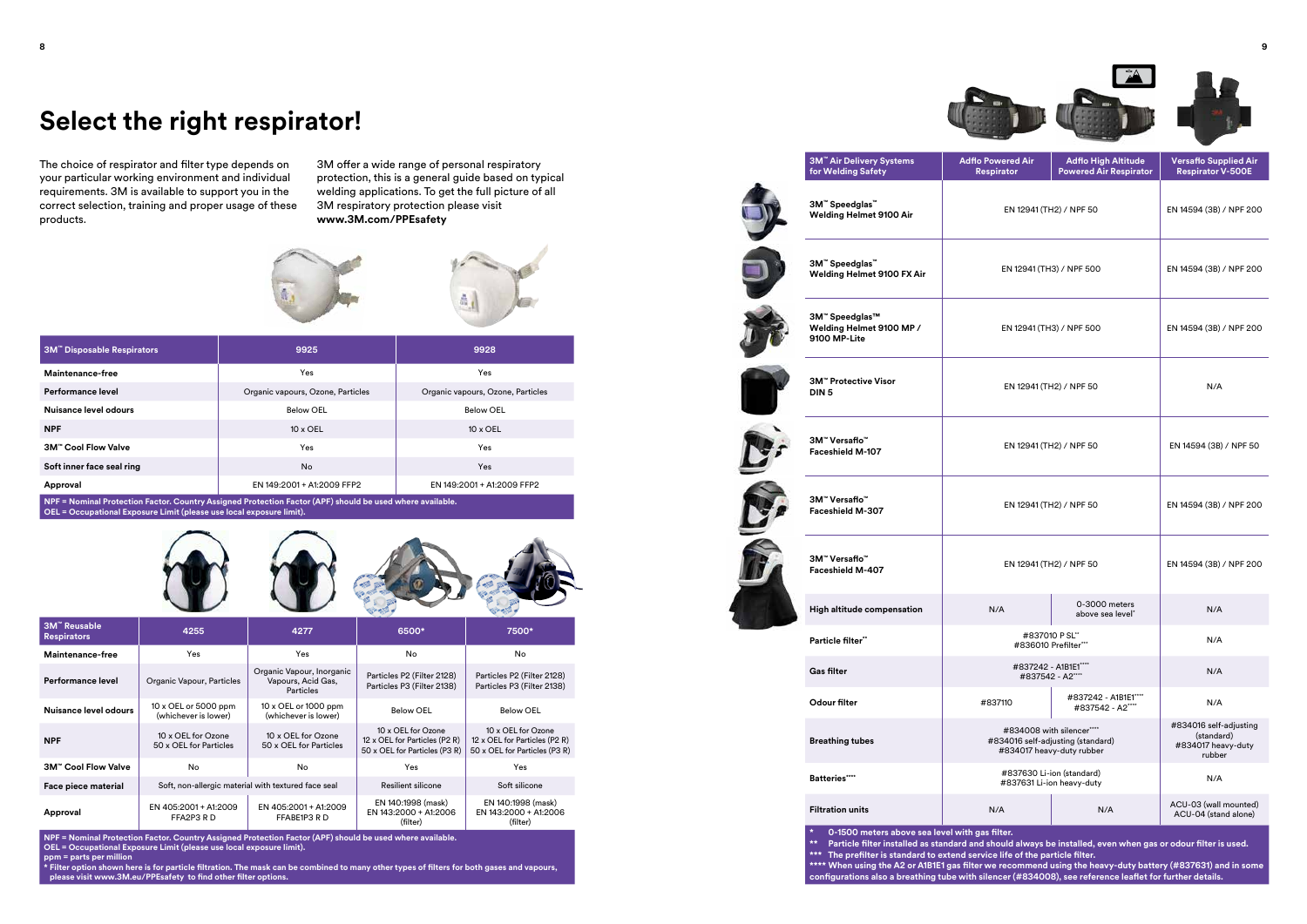## **Care and maintenance**

Every day welding sparks, heat, fumes, and normal wear-and-tear grind away at your protection equipment. Therefore, we designed all 3M™ Speedglas™ Personal Protective Equipment with ease of maintenance in mind. All replacement parts can be installed by hand, without tools.



For maximum safety and comfort, make it a regular habit to check and change the following items at the intervals recommended below.



| <b>System</b>                       | <b>Component</b>              | <b>Typically replaced</b>                  | <b>Notes</b>                                                                                                                                                                                                            |
|-------------------------------------|-------------------------------|--------------------------------------------|-------------------------------------------------------------------------------------------------------------------------------------------------------------------------------------------------------------------------|
| <b>Welding Filters</b>              | <b>Outer Protection Plate</b> | Once a week                                | Replace anytime the plate becomes deeply pitted, scratched or<br>too dirty to clean with soft cloth or lens paper.                                                                                                      |
| <b>Welding Filters</b>              | Inner Cover Plate             | Once a month                               | Regularly clean with a soft cloth and replace if any pits or<br>scratches occur.                                                                                                                                        |
| <b>Welding Helmets</b>              | <b>Visor Plate</b>            | Every two weeks                            | Replace more often if visibility is reduced.                                                                                                                                                                            |
| <b>Welding Helmets</b>              | Sweatband                     | Once a month                               | Replace more often if sweatband becomes unhygienic.                                                                                                                                                                     |
| Respirators                         | Prefilter                     | Once a week                                | Regular replacement of the prefilter extends the life of the particle<br>filter, saving money while also helping the battery run-time.                                                                                  |
| Respirators                         | <b>Particle Filter</b>        | At least<br>every month                    | For Adflo respirator, replace when particle fillter indicator<br>becomes red. Otherwise, replace whenever the battery operating<br>time becomes too short, or when "fully loaded" filter triggers low<br>airflow alarm. |
| Respirators                         | <b>Gas Filter</b>             | As needed                                  | Replace the gas filter according to your work place requirements.<br>It is not recommended to wait until you can sense odours or<br>smells.                                                                             |
| Respirators                         | Odour filter                  | Any time you smell<br>unpleasant odours    | Odour filter is not required if gas filter is used.                                                                                                                                                                     |
| Respirators                         | Spark arrestor                | As needed                                  | Replace if deformed and no longer fitting well.                                                                                                                                                                         |
| Respirators                         | <b>Breathing Tube</b>         | If damaged, deformed<br>or leaking any air | To extend the life of the breathing tube, use a tube cover or a<br>heavy-duty rubber breathing tube.                                                                                                                    |
| Welding Helmets with<br>Respirators | <b>Face Seal</b>              | At least every<br>2 months                 | Replace earlier in really dirty environments or whenever the seal<br>becomes unhygienic.                                                                                                                                |

Important information. Note that higher-than-normal levels of pollutants, heat, and sparks will require more frequent replacement of components. Chart assumes minimum 4 hours usage per day. Ordering information for each series of welding helmet can be found in the Parts Directory.

Learn more about product maintenance from Speedglas YouTube channel! Scan the QR code or visit **youtube.com/3MSpeedglas.**





### **Outer protection plates**

### **Inner cover plates**

### **Visor plates**

| 3M™ Speedglas™ Welding Filter | 9100V     | 9100X     | 9100XX<br>9100XXi | 9100<br><b>Passive</b> | <b>SL</b> | <b>100V</b><br><b>100S</b> | 9002V | 9002NC<br>9002X |
|-------------------------------|-----------|-----------|-------------------|------------------------|-----------|----------------------------|-------|-----------------|
| #52 60 00 standard            | $\bullet$ | $\bullet$ | $\bullet$         |                        |           |                            |       |                 |
| #52 70 00 scratch             | $\bullet$ | $\bullet$ | $\bullet$         |                        |           |                            |       |                 |
| #52 70 01 scratch+            | $\bullet$ | $\bullet$ | $\bullet$         | $\bullet$              |           |                            |       |                 |
| #52 70 70 heat+               | $\bullet$ | $\bullet$ | $\bullet$         |                        |           |                            |       |                 |
| #72 60 00 standard            |           |           |                   |                        | $\bullet$ |                            |       |                 |
| #72 70 00 scratch             |           |           |                   |                        |           |                            |       |                 |
| #77 60 00 standard            |           |           |                   |                        |           | $\bullet$                  |       |                 |
| #77 70 00 scratch             |           |           |                   |                        |           | $\bullet$                  |       |                 |
| #77 70 70 heat+               |           |           |                   |                        |           | $\bullet$                  |       |                 |
| #42 60 00 standard            |           |           |                   |                        |           |                            |       | $\bullet$       |
| #42 70 00 scratch             |           |           |                   |                        |           |                            |       |                 |
| #42 70 71 heat+               |           |           |                   |                        |           |                            |       |                 |

| 3M™ Speedglas™ Welding Filter | 9100V     | 9100X     | 9100XX<br>9100XXi | 9100<br><b>Passive</b> | <b>SL</b> | <b>100V</b><br><b>100S</b> | 9002V     | 9002NC<br>9002X |
|-------------------------------|-----------|-----------|-------------------|------------------------|-----------|----------------------------|-----------|-----------------|
| #52 80 05                     | $\bullet$ |           |                   |                        |           |                            |           |                 |
| #52 80 15                     |           | $\bullet$ |                   |                        |           |                            |           |                 |
| #52 80 25                     |           |           | $\bullet$         |                        |           |                            |           |                 |
| #42 80 00                     |           |           |                   |                        | $\bullet$ | $\bullet$                  | $\bullet$ |                 |
| #42 80 10                     |           |           |                   |                        |           |                            |           |                 |
| #12 60 00                     |           |           |                   | $\bullet$              |           |                            |           |                 |

| 3M™ Speedglas™ Welding Helmet | 9100 FX   | 9100<br><b>FX-Air</b> | 9100 MP<br>9100 MP-Lite | 9000<br><b>FlexView</b> |
|-------------------------------|-----------|-----------------------|-------------------------|-------------------------|
| #52 30 00 standard            |           | $\bullet$             | ٠                       |                         |
| #52 30 01 anti-fog            | $\bullet$ | $\bullet$             | $\bullet$               |                         |
| #42 30 00                     |           |                       |                         |                         |

### **Sweatband**

| 3M™ Speedglas™ Welding Helmet    | 9100<br><b>Series</b> | <b>SL</b> | 100 <sub>o</sub><br><b>Series</b> | 9000<br>9002NC | <b>DIN 5</b><br><b>Visor</b> | Versaflo<br><b>M-Series</b> |
|----------------------------------|-----------------------|-----------|-----------------------------------|----------------|------------------------------|-----------------------------|
| #16 80 15                        | ٠                     |           |                                   |                |                              |                             |
| #16 75 20 (towelling)            |                       | $\bullet$ | $\bullet$                         | $\bullet$      |                              |                             |
| #16 80 00 (leather)              |                       | $\bullet$ | $\bullet$                         | $\bullet$      |                              |                             |
| #16 80 10 (fleecy cotton)        |                       |           | $\bullet$                         | $\bullet$      |                              | $\bullet$                   |
| #16 80 12 (fleecy cotton, short) |                       | $\bullet$ | ٠                                 | ٠              | $\bullet$                    |                             |